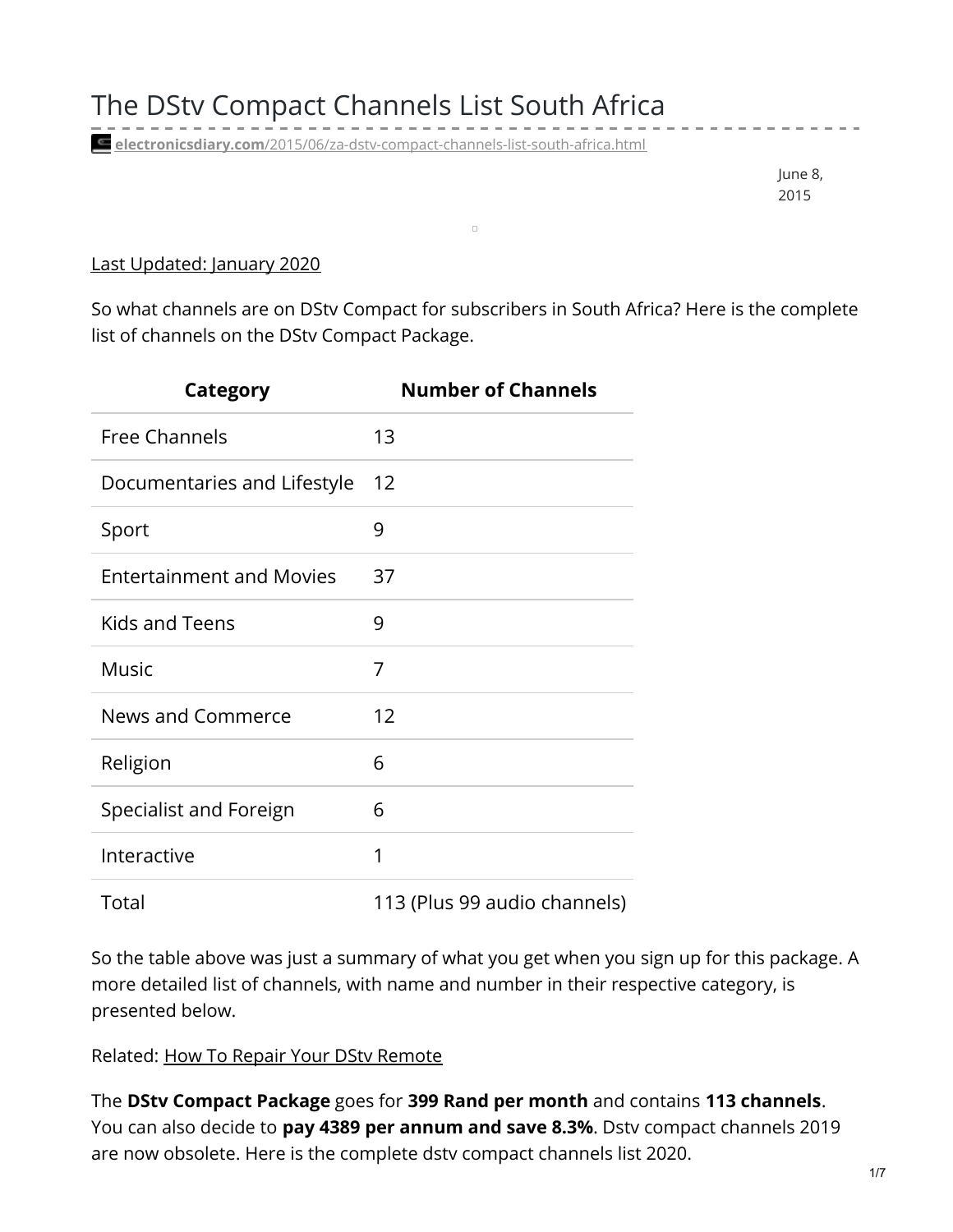

## DStv Compact Channels List 2020

| <b>Channel Number</b> | <b>Name</b>                |
|-----------------------|----------------------------|
| 110                   | <b>M-Net Movies Action</b> |
| 111                   | <b>M-Net Movies Stars</b>  |
| 112                   | Studio Universal           |
| 115                   | M-Net City                 |
| 116                   | Vuzu                       |
| 117                   | <b>Universal Channel</b>   |
| 118                   | Telemundo                  |
| 120                   | <b>BBC Brit</b>            |
| 125                   | <b>FOX</b>                 |
| 126                   | <b>FOX life</b>            |
| 127                   | Ginx eSports               |
| 128                   | <b>WWE Superslam</b>       |
| 129                   | BET                        |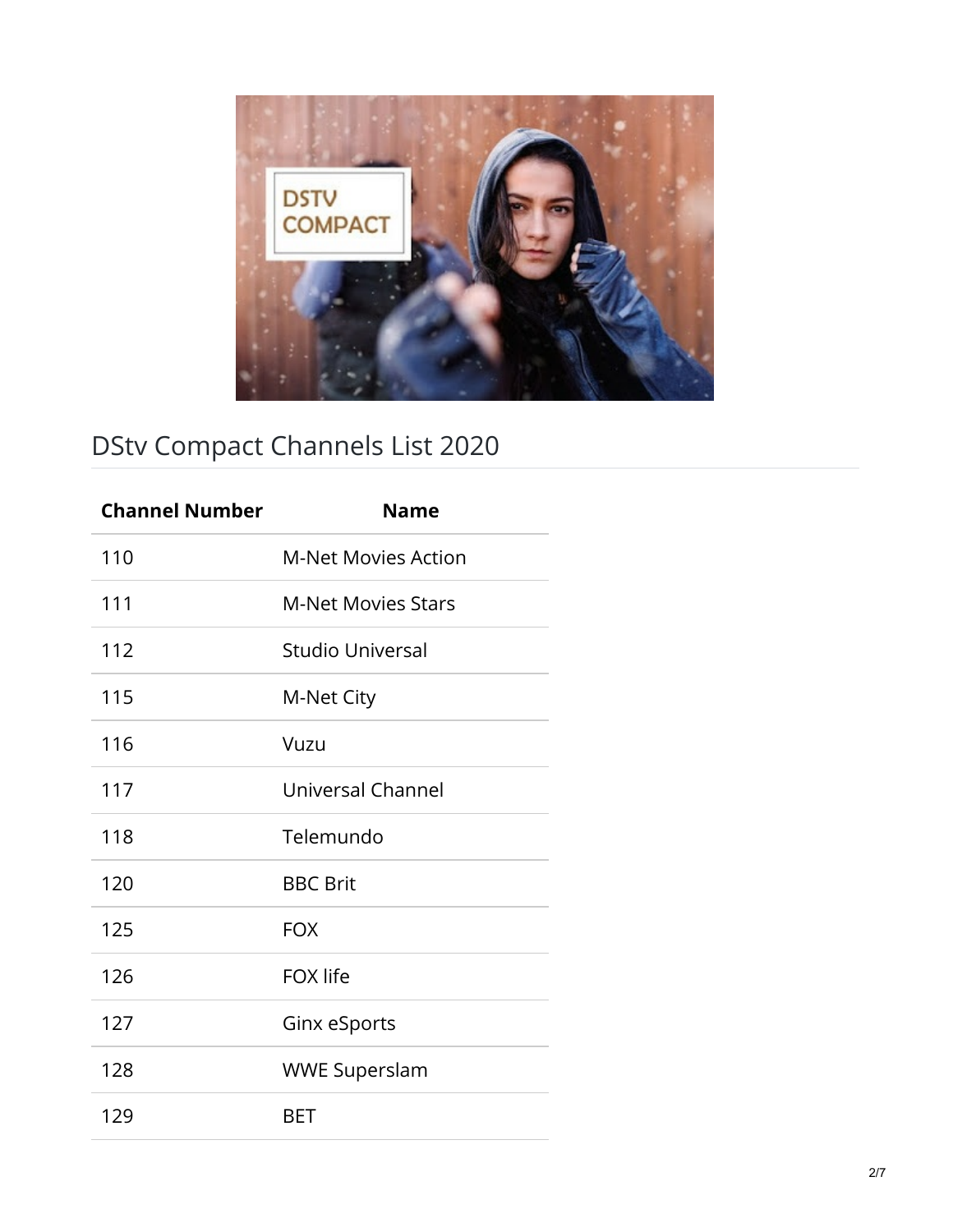| 130 | <b>MTV</b>                  |
|-----|-----------------------------|
| 131 | Lifetime                    |
| 132 | <b>CBS Reality</b>          |
| 135 | Discovery TLC Entertainment |
| 136 | Discovery Family            |
| 137 | <b>TNT Africa</b>           |
| 138 | eMovies                     |
| 139 | <b>M-Net Movies Zone</b>    |
| 140 | eMovies Extra               |
| 141 | <b>EVA</b>                  |
| 145 | kykNET & Kie                |
| 146 | <b>KyKNet Nou</b>           |
| 147 | <b>VIA</b>                  |
| 152 | Africa Magic Epic           |
| 154 | AfricaMagic Family          |
| 155 | <b>Real Time</b>            |
| 156 | <b>SABC Encore</b>          |
| 157 | Moja Love                   |
| 161 | Mzansi Magic                |
| 163 | Mzansi Wethu                |
| 164 | Mzansi Bioskop              |
| 166 | <b>ZEE World</b>            |
| 167 | <b>Star Life</b>            |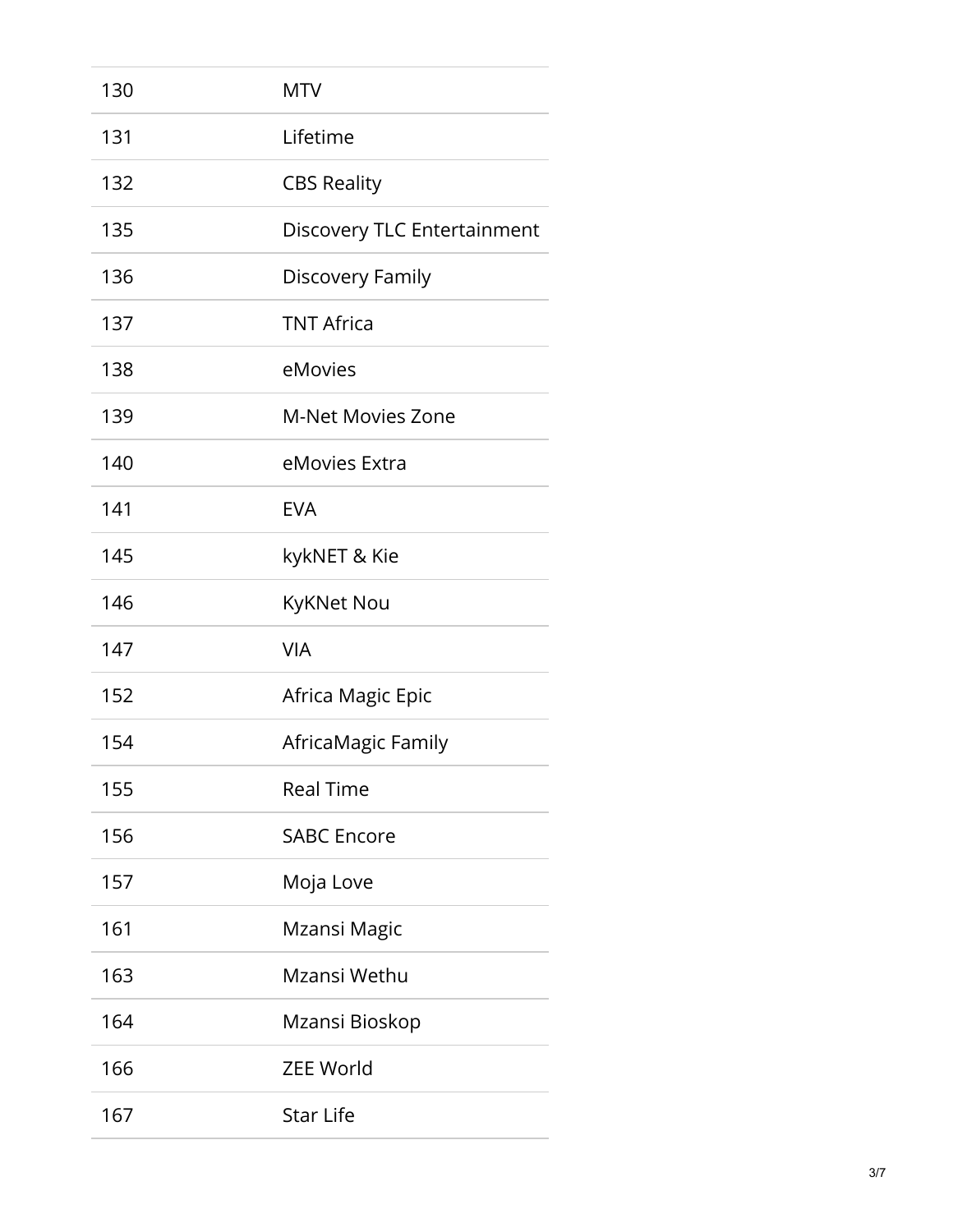| 168 | <b>ROK</b>                 |
|-----|----------------------------|
| 171 | Discovery ID               |
| 173 | <b>TV Mall</b>             |
| 174 | <b>BBC Lifestyle</b>       |
| 175 | <b>Food Network</b>        |
| 176 | The Home Channel           |
| 177 | <b>HGTV</b>                |
| 178 | <b>Fashion One</b>         |
| 179 | <b>Travel Channel</b>      |
| 180 | People's Weather           |
| 181 | <b>National Geographic</b> |
| 182 | Nat Geo Wild               |
| 189 | Ignition TV                |
| 190 | Spice TV                   |
| 191 | SABC <sub>1</sub>          |
| 192 | SABC <sub>2</sub>          |
| 193 | SABC <sub>3</sub>          |
| 194 | e.TV                       |
| 195 | e.TV Extra                 |
| 200 | <b>SuperSport Blitz</b>    |
| 203 | SuperSport 3               |
| 204 | SuperSport 4               |
| 207 | SuperSport 7               |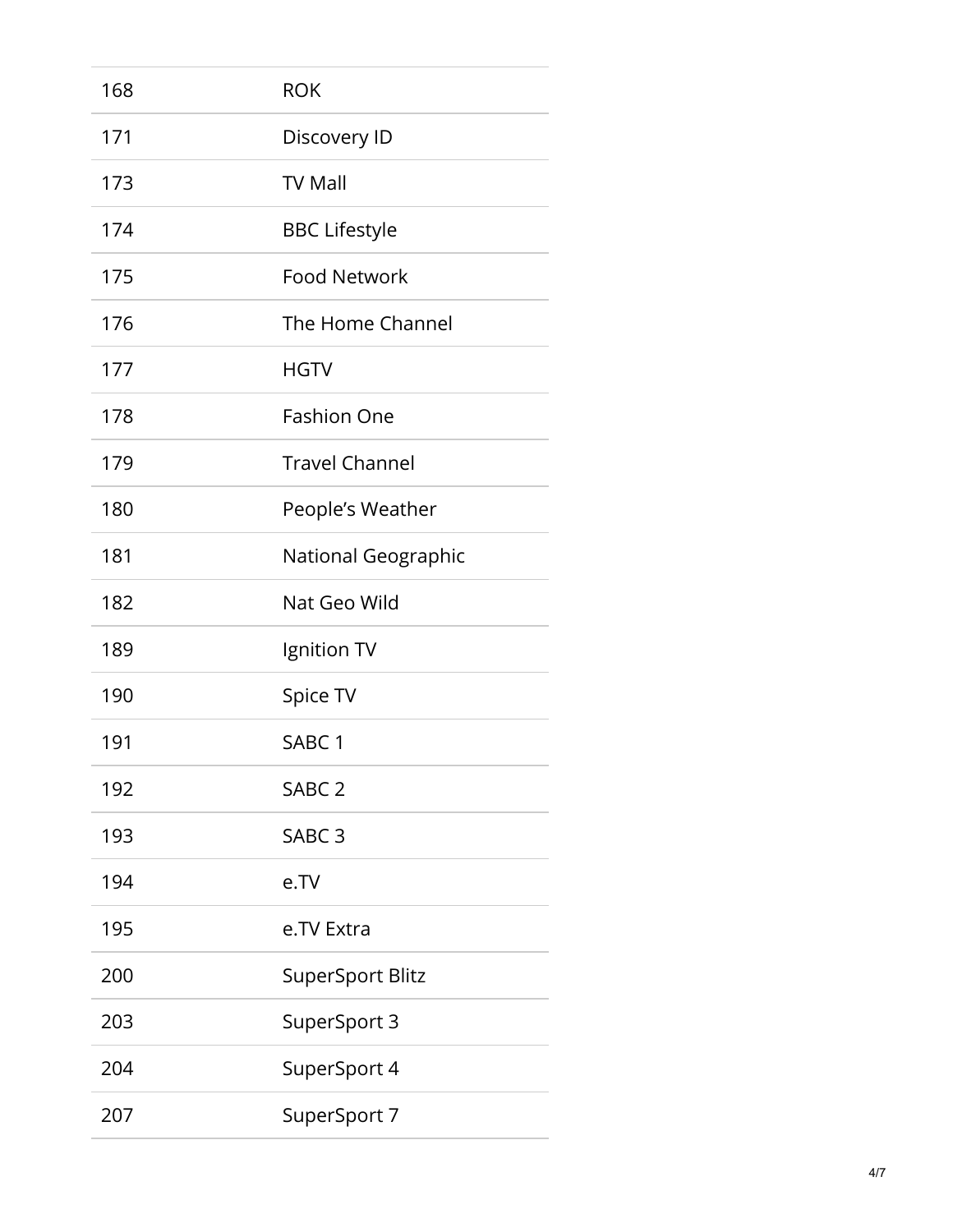| 209 | SuperSport 9           |
|-----|------------------------|
| 210 | SuperSport 10          |
| 211 | SuperSport 11          |
| 239 | TellyTrack             |
| 251 | Soweto TV              |
| 260 | Bay TV                 |
| 261 | 1 KZN                  |
| 262 | <b>Tshwane TV</b>      |
| 263 | Cape Town TV           |
| 265 | GauTV                  |
| 292 | Lesotho TV             |
| 299 | NTA i                  |
| 301 | <b>Cartoon Network</b> |
| 302 | Boomerang              |
| 303 | Disney                 |
| 304 | Disney Channel XD      |
| 308 | <b>NickTOONS</b>       |
| 309 | Disney Junior          |
| 310 | JimJam                 |
| 311 | eToonz                 |
| 319 | Mindset                |
| 320 | Channel O              |
| 321 | <b>Mzansi Music</b>    |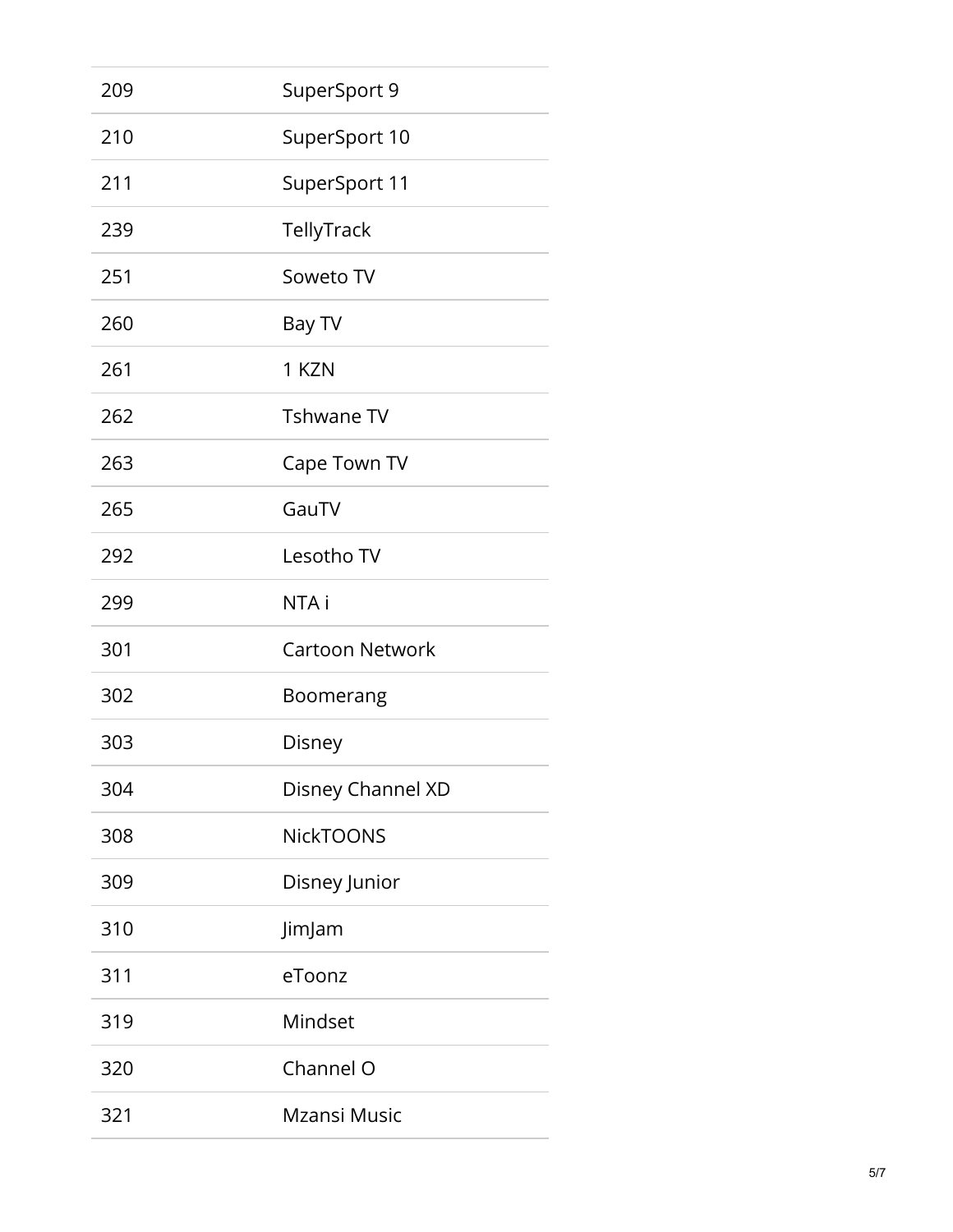| 322 | <b>MTV Base</b>              |
|-----|------------------------------|
| 325 | <b>TRACE Urban</b>           |
| 326 | <b>TRACE Africa</b>          |
| 327 | Sound City                   |
| 331 | One Gospel                   |
| 332 | <b>Trace Gospel</b>          |
| 340 | Dumisa                       |
| 341 | <b>FAITH</b>                 |
| 342 | Day Star                     |
| 343 | <b>TBN Africa</b>            |
| 390 | <b>Emmanuel TV</b>           |
| 400 | <b>BBC World News</b>        |
| 401 | <b>CNN International</b>     |
| 403 | eNews Channel Africa         |
| 404 | <b>SABC News</b>             |
| 405 | Newzroom Afrika              |
| 406 | Al Jazeera                   |
| 407 | Russia Today                 |
| 408 | <b>Parliamentary Service</b> |
| 409 | <b>CGTN News</b>             |
| 410 | <b>CNBC Africa</b>           |
|     |                              |
| 412 | <b>Business Day TV</b>       |